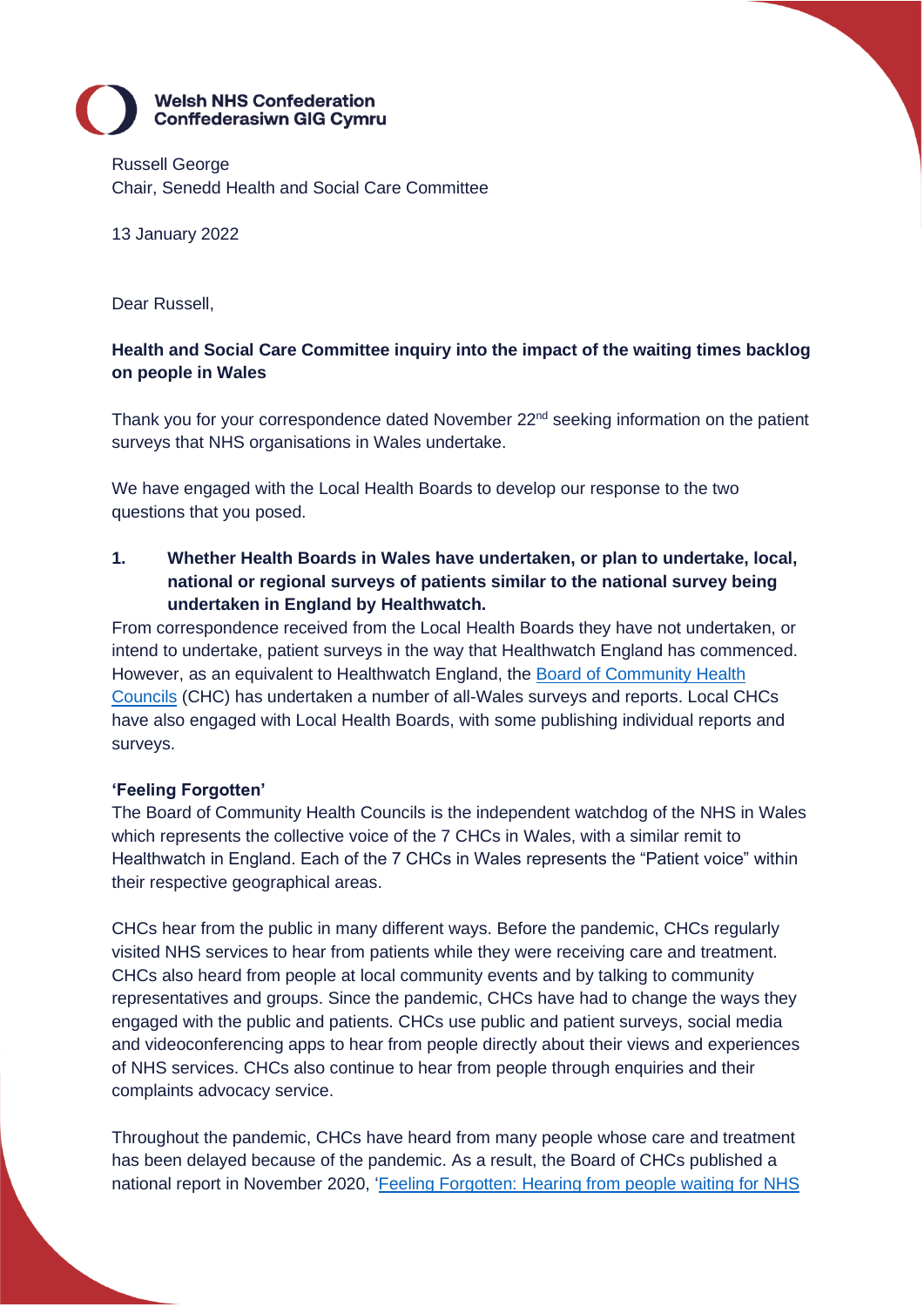[care and treatment during the Coronavirus pandemic'.](https://southglamorganchc.nhs.wales/files/reports/chc-board-reports/board-reports-2020-21/feeling-forgotten-waiting-for-care-and-treatment-during-the-coronavirus-pandemic-english-pdf/) This followed a public national survey, during which the Board of CHCs heard from around 1,150 people across Wales.

The report showed continuing and widespread appreciation for NHS workers, while revealing that more still needs to be done to help people whose care and treatment has been delayed because of the pandemic. The feedback shared with CHCs identifies a number of common themes, including people experiencing physical and mental pain, worsening conditions, employment and income worries, feelings of isolation and loss of trust in service providers.

The report identified six areas that NHS bodies needed to respond to, including making sure:

- 1. healthcare staff keep in regular touch with people waiting for care and treatment;
- 2. Patients need to know how to get advice and support while they are waiting;
- 3. Healthcare staff involve people in discussions about the benefits and risks of treatment during the pandemic;
- 4. Staff explain clearly when changes must be made to the way services are provided during the pandemic, and what this means for those attending care and treatment;
- 5. Provide up to date, clear and simple information about how local NHS services have changed during the pandemic, and what the plans are to reintroduce services;
- 6. Reach more people who may not be able to find things out by looking on-line.

Since the publication of the report, individual Health Boards have been working closely with their local CHCs to consider the report's themes and recommendations, providing feedback to the Board of CHCS on the actions and approaches they are undertaking to address the issues raised. In addition, individual Health Boards have undertaken engagement surveys and validation exercises to gather patient views, which address concerns and issues raised with them by patients waiting for treatment.

The Board of CHCs currently has a number of open surveys asking for national [feedback,](https://boardchc.nhs.wales/having-a-say/share-your-feedback/) including on NHS care during the Coronavirus pandemic, and [local CHCs](https://boardchc.nhs.wales/your-local-chc/) are also undertaking surveys.

# **2. If any such surveys have been undertaken, or are planned, whether the findings and any resulting action plans will be published.**

#### **Aneurin Bevan University Health Board (ABUHB)**

ABUHB Executive Team considered the Feeling Forgotten Report in January 2021, along with the actions required to respond to the recommendations raised by the Board of CHCs. ABUHB's Quality, Patient Safety and Outcomes Group has continued to provide oversight of progress during 2021/22.

In addition, ABUHB has been proactively contacting patients who have been waiting over 52-week for a new outpatient appointment in some specialities via letter/questionnaire to understand whether the referral remains appropriate and an appointment was still required. For example, some patients' symptoms may have improved or deteriorated, or services may have been accessed elsewhere. This approach will soon be rolled out to patients who have waited 36-52 weeks for a new outpatient appointment. ABUHB is also working to commence an engagement process with patients waiting for follow-up outpatient appointments.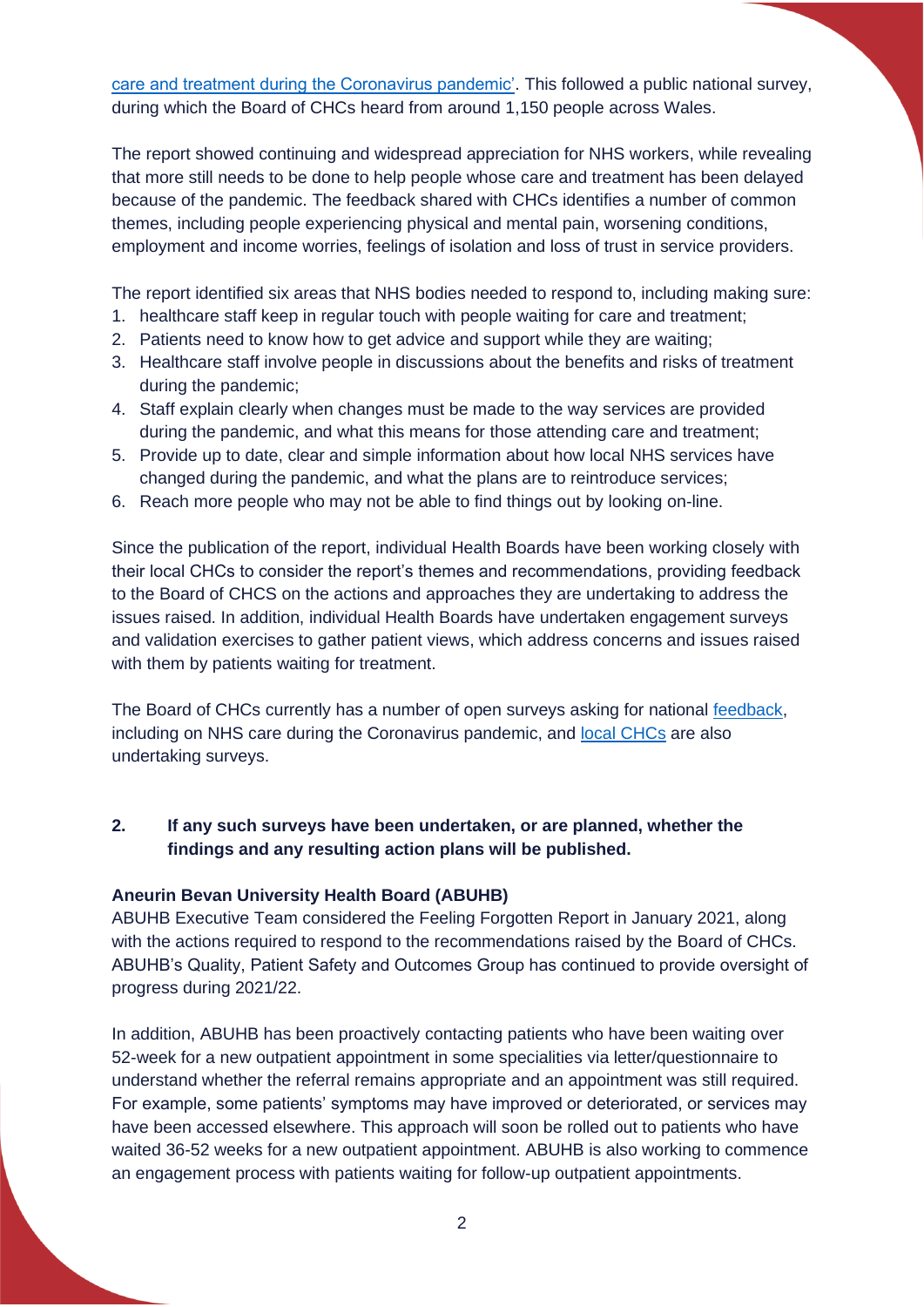Aneurin Bevan CHC has live surveys listed on their [website,](https://aneurinbevanchc.nhs.wales/get-involved/live-surveys/) including on "Winter Patient Experience Survey 2021-2022" and "Is the NHS getting better after COVID and what has it meant for you?". The Health Board will continue to engage with the CHC on future reports and feedback received from patients.

### **Betsi Cadwaladr University Health Board (BCUHB)**

During the pandemic BCUHB has been keeping in touch with patients and seeking to offer support while they wait to access services and receive treatment.

As part of BCUHB's commitment to keeping in touch with patients, the Health Board has been contacting patients to find out whether they still feel they need their treatment, and importantly whether their symptoms have changed. This has followed a two-stage model which is recognised as good practice across the NHS. Where a change in symptoms is reported, BCUHB is arranging for a remote clinical review to ensure patients are treated according to the most up to date view of their clinical urgency.

There are examples across North Wales where BCUHB works in partnership with other organisations to support patients on waiting lists. Some of these focus on practical issues such as pain management, diet or exercise, whilst others have a broader aspect to support mental health and wellbeing, such as outdoor and indoor activities like walking and yoga. In January 2022, the Health Board will commence work with a technology partner to establish a home-based prehabilitation programme for orthopaedic patients with an initial focus on knee arthroplasty. The programme will focus on the longest waiters (52 weeks +) and provide support to enable self -management in the home environment, including education and exercise programmes.

BCUHB recognises that patients can often feel unsupported whilst on long waiting lists and the absence of information regarding likely waiting time to treatment can exacerbate this. A communication strategy is being developed to help keep patients more informed regarding their waiting time. This strategy will include the extended use of social media, as well as more traditional communication channels.

The Health Board will continue to discuss their proposed plans with the CHC locally to ensure that they put in place arrangements that can offer the type of support patients will find most beneficial, whilst seeking to reduce waiting times as rapidly as possible.

#### **Cardiff and Vale University Health Board (CVUHB**)

Following the Board of CHCs report, CVUHB wrote to the South Glamorgan CHC outlining some of the steps they are taking to address the concerns highlighted in the report.

The Health Board is focusing on areas such as supporting patients mental and physical health whilst waiting for treatment and are developing a web page with information for patients on how services are progressing with returning to normal capacity.

CVUHB has been undertaking a validation exercise, gradually working its way through contacting patients who have been waiting excessively long times for diagnosis and treatment. Initially, the Health Board has contacted patients who have waited more than 52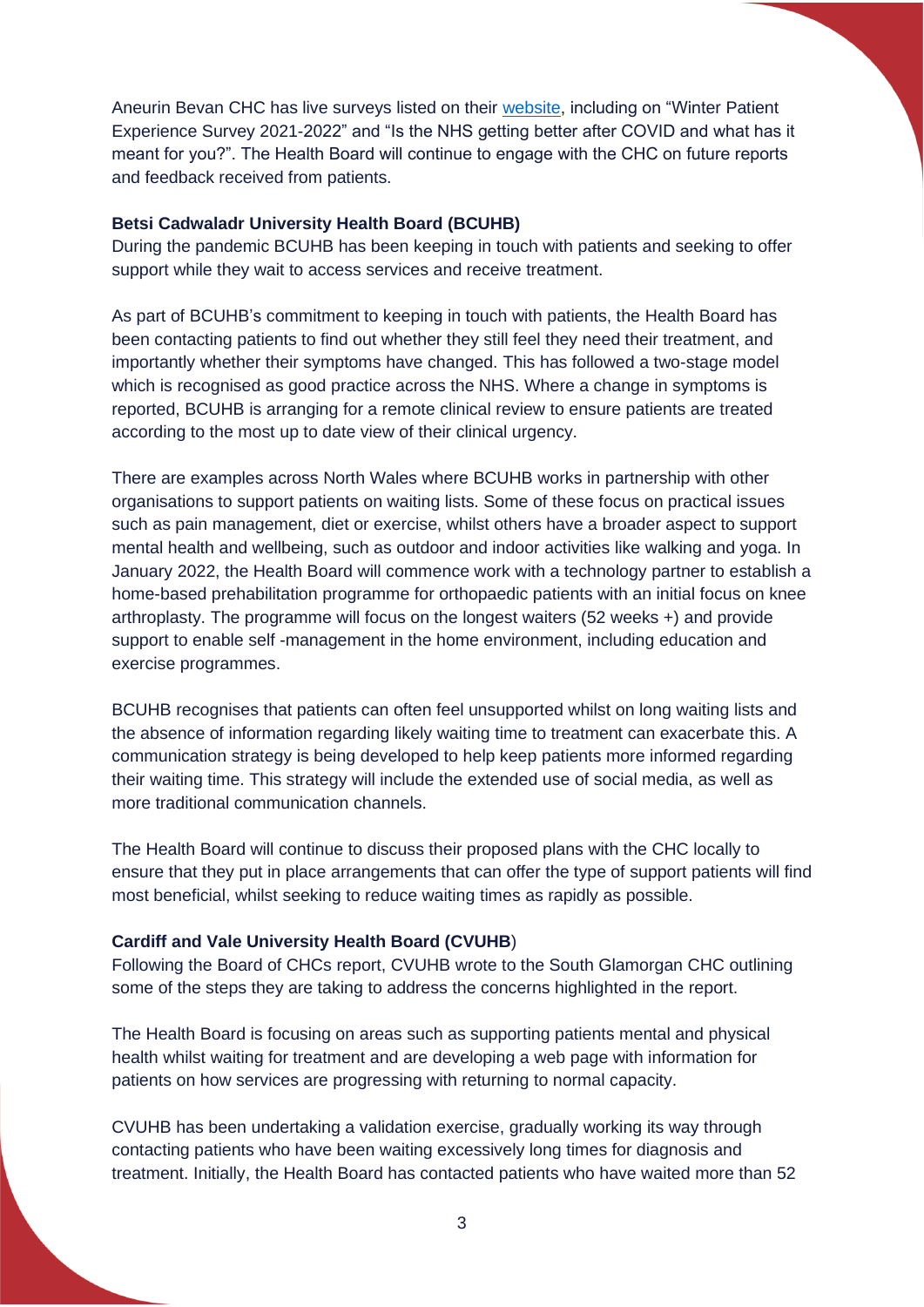weeks for a new outpatient appointment, and CVUHB will commence validation of patients who are waiting for a follow-up appointment in January and those who are waiting for treatment in April. The validation exercise asks patients to confirm if they wish to remain on a waiting list for diagnosis or treatment but also asks patients to notify the Health Board if their condition has deteriorated since they were added to the list so they can be escalated to the specialty team looking after them for urgent review.

CVUHB has also piloted a 'nudging' approach for patients whilst they are waiting for surgery. The concept was to provide self-management advice to educate and support patients to ensure they are optimised prior to surgery and includes general health and wellbeing advice for patients.

### **Cwm Taf Morgannwg University Health Board (CTMUHB)**

To ensure patient experience is captured, CTMUHB is launching the Civica patient feedback system on the 13th January 2022 to the public. The system was launched with Health Board staff on the 6th January and was well received. The Health Board has received a number of enquiries from different specialities as to how they can utilise the system to engage with patient's, families and unpaid carers to gain feedback around services provided.

CTMUHB has created a survey replicating the 'Have your say' format, and an optional more detailed survey for patients to complete. Posters with a QR code have been distributed across CTMUHB sites, the QR code and e-link will also be launched via social media pages and stakeholders. The surveys allows people to inform CTMUHB on how services are working and if any improvements could be made. This will allow CTMUHB to use this data to inform and shape the services they currently provide to their local population. These will enable patients, families and unpaid carers to have a voice in how the Health Board supports its communities to achieve better health outcomes for all.

In addition, in the summer of 2021 CTMUHB set up a patient phone line to support patient waiting list validation. This service was then expanded to form a helpline for patients for a variety of queries and to ensure correct signposting to the right services, including waiting list support.

#### **Hywel Dda University Health Board (HDUHB)**

Due to the significance of the global pandemic, HDUHB undertook a six-week engagement exercise in May/June 2021 [\(Building a healthier future after COVID-19\)](https://www.haveyoursay.hduhb.wales.nhs.uk/building-a-healthier-future-after-covid-19). This engagement exercise provided significant relevant feedback and learning about how the COVID-19 pandemic has affected people's health and care, access to services, and the implications of these experiences in relation to the Health Boards long-term strategy.

Feedback received highlighted a significant number of people concerned about the impact of the pandemic on waiting lists and delays in diagnosing certain conditions due to the inability or reluctance to see a doctor. The impact of the pandemic on the mental health and wellbeing of staff, patients and the wider public of all ages, became a recurrent theme throughout the questionnaire responses. Concerns ranged from the impact of isolation and loneliness exacerbated by lockdown to the difficulty in accessing mental health services and support. Many felt the pandemic highlighted the importance of more services being available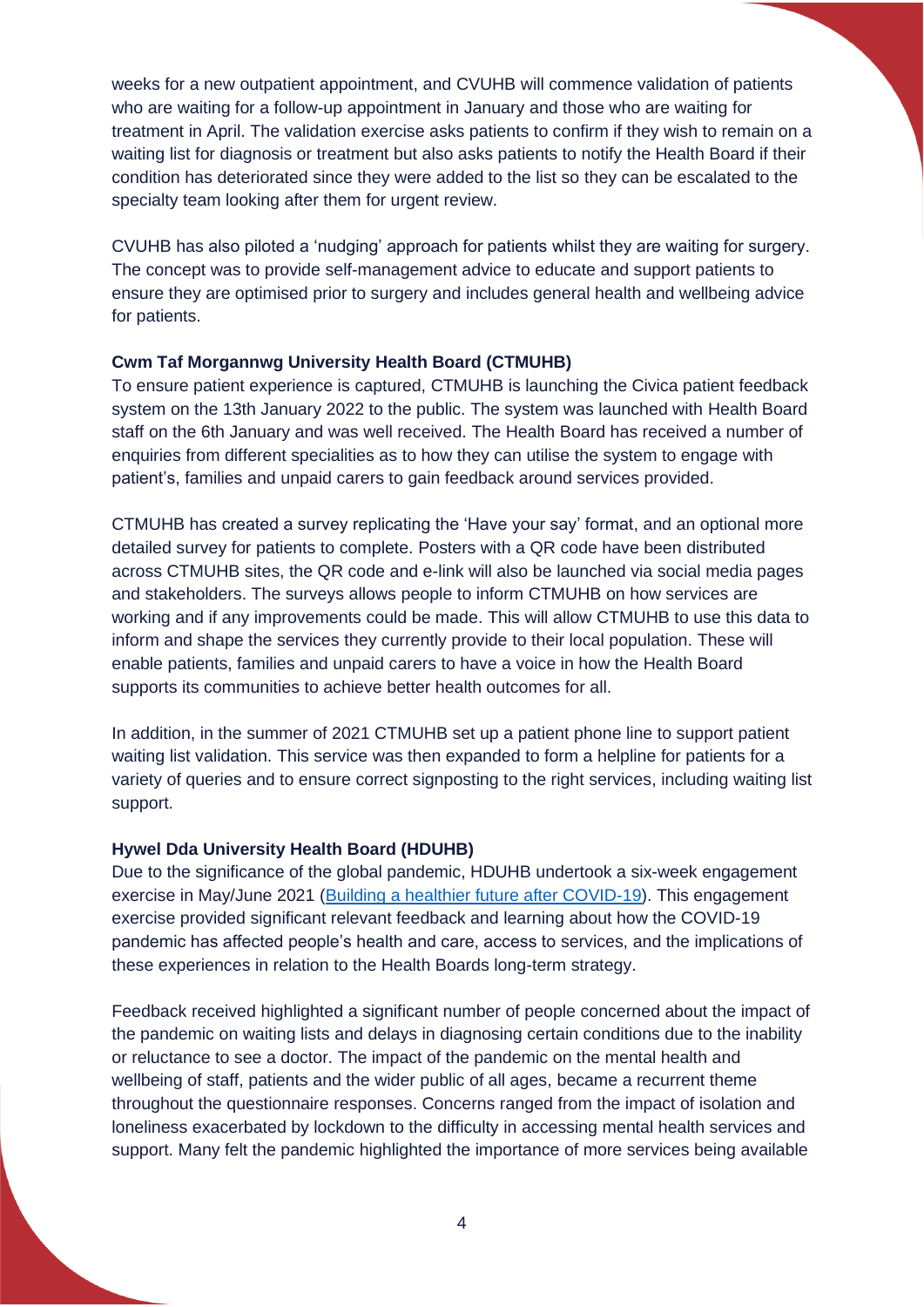at a local level, such as in the community. This feedback is being shared across the organisation, so it can inform service delivery now and in the future.

### **Powys Teaching Health Board (PTHB)**

In PTHB, one of its Renewal Programmes relates to Diagnostics, Ambulatory Care and Planned Care. A key stream of this work is the 'Advice, Support and Prehabilitation' element, where people on waiting lists can access help and support. Survey work undertaken by the local CHC in relation to accessing primary care has influenced the importance of first interactions which leads to assessment and onward referral. This has influenced the need for the Health Board to ensure support is provided following a referral from the general practice consultation and not only once patients have been seen by secondary care and are awaiting an 'intervention'.

In relation to specific surveys, the Health Board has asked the Wales Cancer Network to enable the inclusion of information on patients being treated in cross-border English hospitals in the Wales Cancer Experience Surveys. The Wales Cancer Network is currently in discussion with NHS England to explore how the results of the Cancer Patient Experience Survey in England can be shared for Welsh patients. The findings of this work will contribute to the Cancer Renewal Programme that the Health Board has established.

### **Swansea Bay University Health Board (SBUHB)**

Following the publication of the Board of CHCs report, Swansea Bay CHC, published a report in September 2021, [Is my life worth living? Lived experiences of patients waiting in](https://sbuhb.nhs.wales/about-us/key-documents-folder/quality-and-safety-committee-papers/quality-and-safety-committee-papers-september-2021/6-2-chc-orthopaedic-report-2021-final-pdf/)  [pain for elective orthopaedic surgery.](https://sbuhb.nhs.wales/about-us/key-documents-folder/quality-and-safety-committee-papers/quality-and-safety-committee-papers-september-2021/6-2-chc-orthopaedic-report-2021-final-pdf/)

Between December 2020 and May 2021, Swansea CHC asked people across the SBUHB area to share their lived experiences of waiting times for elective orthopaedic, joint replacement and spinal surgery. In December 2020, Swansea Bay UHB agreed to send the questionnaire directly to a random sample of 2,000 patients across all waiting lists for elective orthopaedic, joint replacement and spinal surgery, receiving a postal response rate of around a third (32.35%). The CHC received feedback from 948 people.

The report noted the actions taken within NHS Wales in response to the pandemic in March 2020 and the prioritisation of treatment for people with COVID-19 over other non-urgent NHS care. 92% (827) of people who contributed to the report agreed the length of time they had been waiting for surgery had seen their condition worsen and 74% (654 people) agreed the length of time they have been waiting for surgery had affected their mental health and well-being. 63% of people rated their experience as 'good, very good or excellent', 19% rated their experience as 'fair', and 18% rated their experience as 'poor' or 'very poor'.

In November 2021, SBUHBs [Quality and Safety Committee](https://sbuhb.nhs.wales/about-us/key-documents-folder/quality-and-safety-committee-papers/quality-and-safety-committee-papers-november-2021/4-4-chc-report-orthopaedic-waiting-times-pdf/) considered the Board of CHCs and Swansea Bay CHC reports and actions being undertaken by the Health Board in response to the report's findings. The Committee noted the areas of work that have been improved or progressed to address the long-term delivery of orthopaedic services within the Health Board. The Committee report also provides information about the Health Boards programme of regular direct validation of patients who have been assessed and are now waiting for an operation, which commenced in May 2021. It noted that the Health Board was surprised at the volume of responses where patients have notified that they no longer